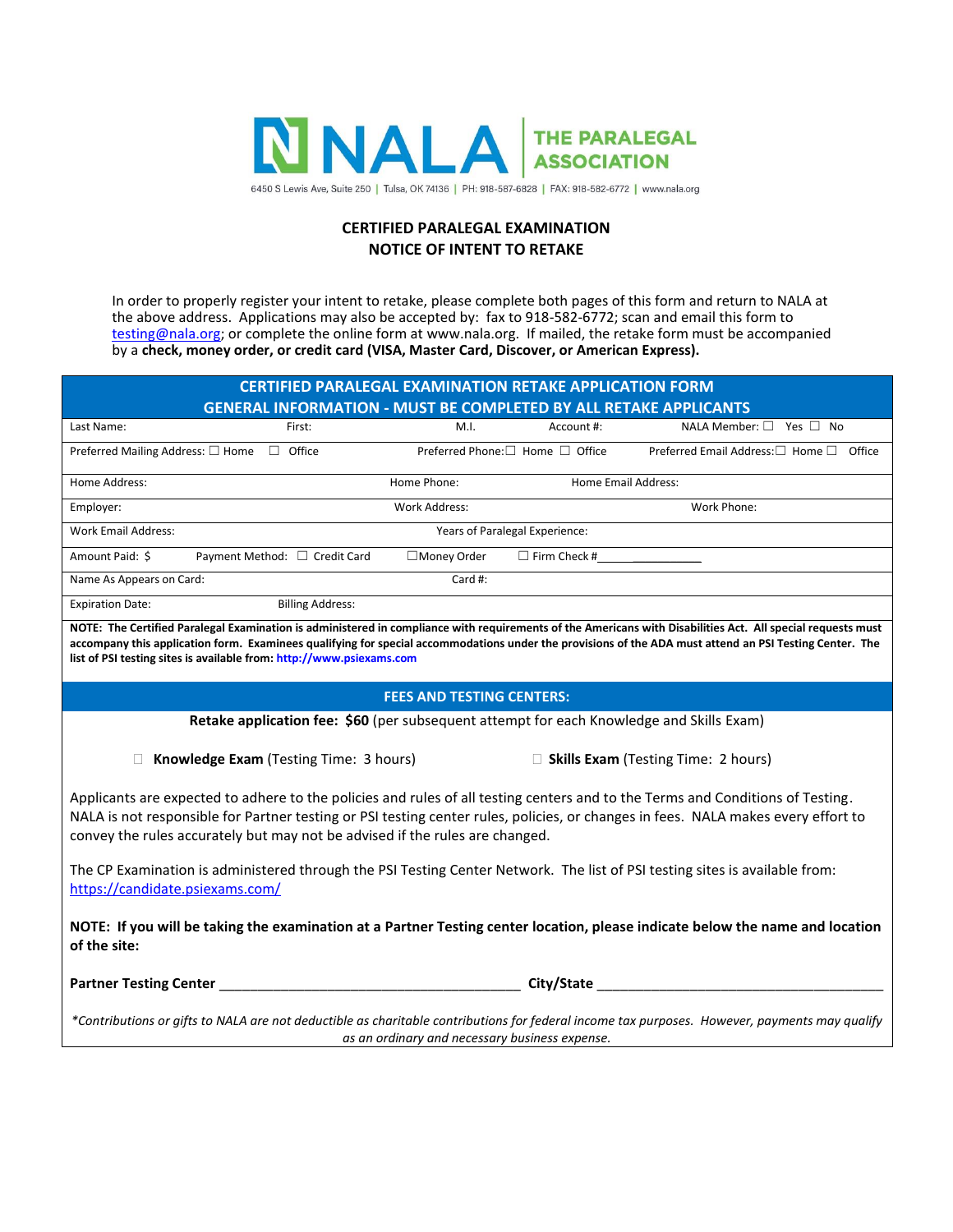### **EXAM POLICY**

### **KNOWLEDGE EXAM**

- Candidates must first pass the Knowledge Exam before proceeding to the Skills Exam.
- Candidates are eligible to take the Knowledge Exam only after they have graduated from a paralegal educational program or currently in the last semester or quarter of the program, if using the eligibility pathway; or have the required minimum experience, if using the experience category. The on-demand testing will remove deadlines to apply for the examination. Candidates will be able to apply when they are eligible.
- Once candidates receive the authorization to test for the Knowledge Exam, candidates will have up to three attempts within 365 days from the initial authorization to test date to pass the Knowledge Exam.
	- $\circ$  If the candidate does not take all three attempts of the Knowledge Exam within 365 days of the initial authorization to test date, the application is voided. A new application and fee are required to reapply for the Certified Paralegal exam.
	- $\circ$  If the candidate does not pass the Knowledge Exam in three attempts during the 365 days, a new application and fee are required to reapply for the Certified Paralegal exam.
- Candidates MUST wait 90 days between each of the three attempts of the Knowledge Exam and must submit a retake application and fee to NALA to initiate each additional attempt and receive a new Testing Ticket notification.

# **SKILLS EXAM**

- Candidates who pass the Knowledge Exam will receive authorization to take the Skills Exam.
	- Candidates have up to three attempts within 365 days from the authorization to test date to pass the Skills Exam.
		- $\circ$  If the candidate does not take all three attempts of the Skills Exam within 365 days of the initial Skills Exam authorization to test date, the application is voided. A new application and fee are required to reapply for the Certified Paralegal exam. The candidate is required to start over by taking the Knowledge Exam.
		- $\circ$  If the candidate does not pass the Skills Exam in three attempts during the 365 days, a new application and fee are required to reapply for the Certified Paralegal exam. The candidate must start over by taking the Knowledge Exam.
- Candidates MUST wait 90 days between each of the three attempts of the Skills Exam and must submit a retake application and fee to NALA to initiate each additional attempt and receive a new Testing Ticket notification.

# **Americans with Disability Act**

The Certified Paralegal examination is administered in compliance with requirements of the Americans With Disabilities Act. All special requests **must accompany the initial application form**. A special accommodations form is provided on our website at https://nala.org/certification/. Examinees qualifying for special accommodations under the provisions of the Americans with Disabilities Act must attend a PSI testing center.

# **Confidentiality**

An individual's application status, exam results, and personal identifying information is confidential and will not be released by NALA to any person without the consent of the individual or as required by law, except to exam proctors as required for administration of the exam.

# **Non-Discrimination**

NALA does not discriminate against applicants based on race, color, creed, gender, age, religion, national origin, ancestry, disability, military status, sexual orientation, marital status, or family status.